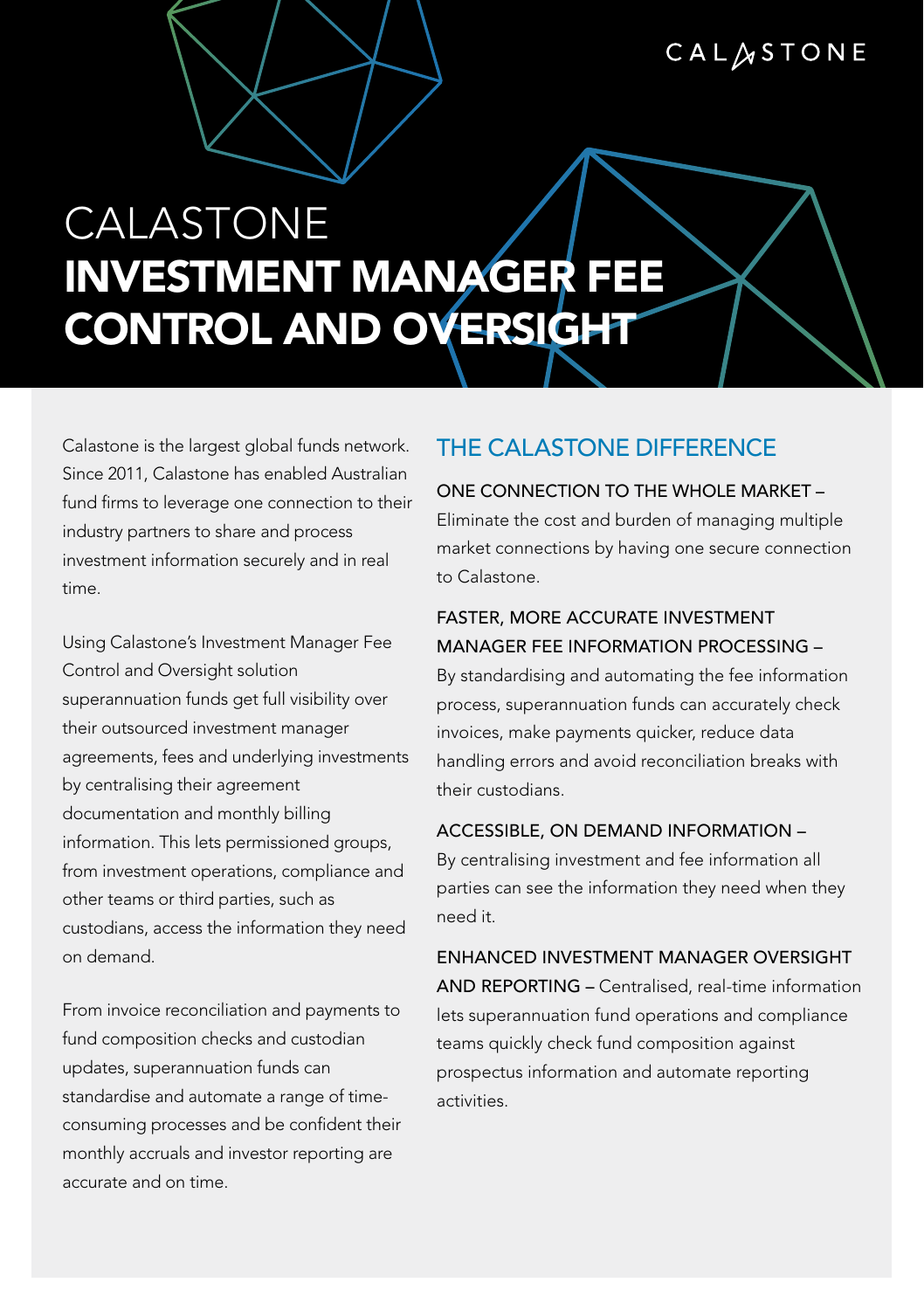## Fast, accurate, automated investment manager fee processing

Calastone is the largest global funds network, connecting the world's leading financial organisations. With one connection to Calastone, superannuation funds can easily capture and store all their investment manager fee agreements and monthly billing information in a centralised and accessible database. They can also automate key processes from the checking and processing of their investment manager invoices, checking fund composition against prospectus information and reporting to regulators and other parties.

Calastone's network connects superannuation funds to Australia's custodians, fund administrators and authorised parties. Coupled with Calastone's automation capabilities, superannuation funds can share charges and accruals with their service providers quickly and easily for prompt asset value calculations.

## How does it work?

Calastone centralises superannuation fund Investment Manager Agreements (IMAs).

Daily feeds are taken from investment managers and custodians and stored in a centralised location – holdings, transactions, fund data.



- calculations, asset allocation, reporting
- Automate invoice payments

### Calculation of fund expenses

Calastone automatically calculates fee accruals, using IMA calculations, on a daily basis for superannuation fund teams, their custodians and investment managers to view on demand. Accruals can also be distributed at pre-set times.

Custodians access fee accruals on demand to finalise fund expense calculations promptly.